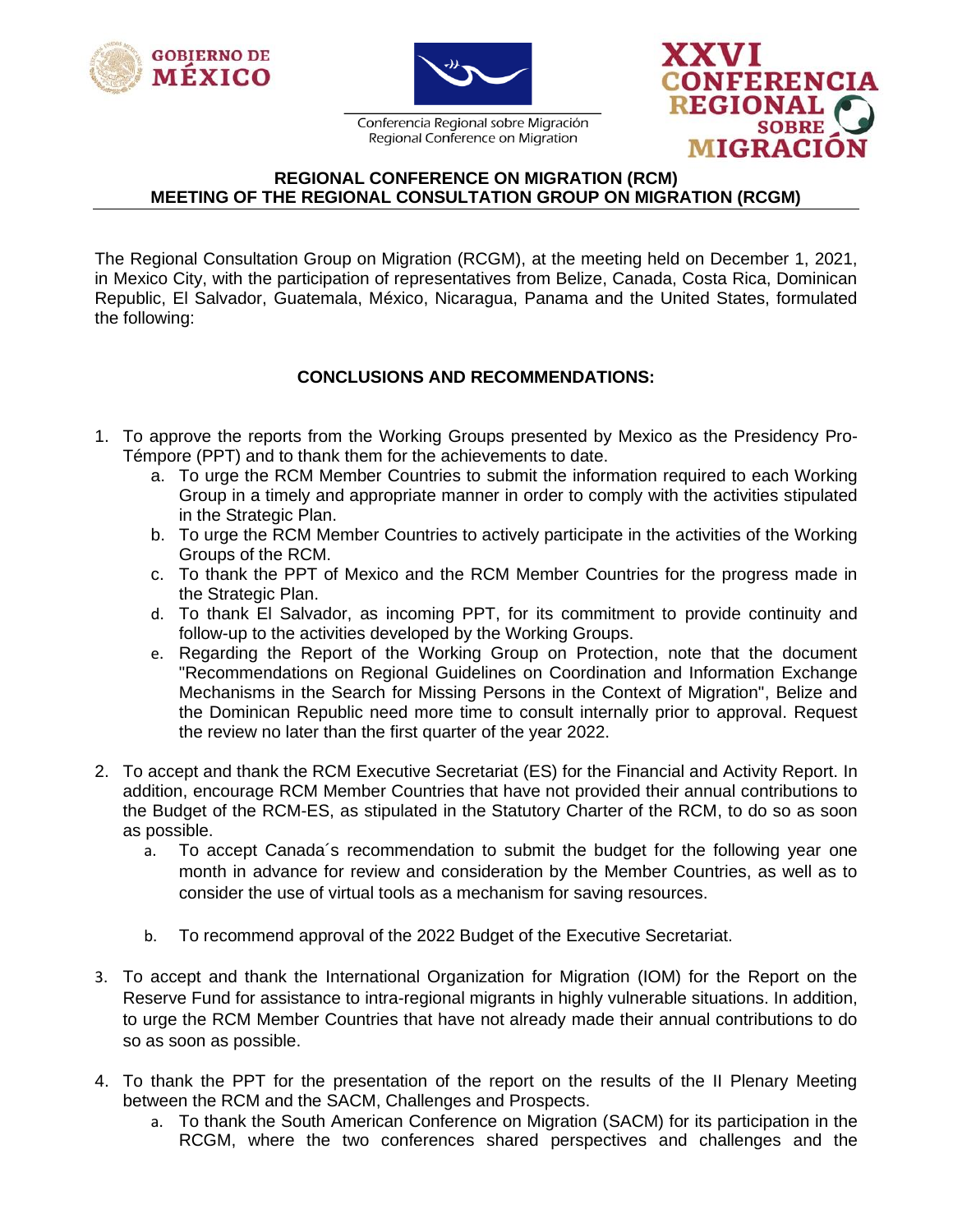





importance of cooperation.

- b. To initiate coordination with the aim of holding a III Plenary Meeting between the two Conferences.
- c. To take note of the Panama´s recommendation to encourage a dialogue between the competent migration and security authorities of the Member Countries.
- d. To accept Canada's recommendation to implement lines of action identified in the Joint Communiqué between the RCM and the SACM.
- e. To take note of Mexico's recommendation on strengthening regularization processes for migrants who decide to apply for residence or international protection in transit countries.
- 5. To congratulate Mexico as PPT for the reflection on the results of the High-Level Regional Dialogues on Irregular Migratory Flows (Panama and Colombia): Reflections on the role of the RCM.
	- a. To recognize the efforts of Panama and Colombia in holding High-Level Meetings on Migration Flows.
	- b. To welcome Mexico's initiative to hold this type of High-Level meeting in the framework of the RCM, recognizing its accumulated experience as a consolidated space with experience in this matter.
	- c. To encourage the SACM to ensure that High-Level Dialogue initiatives in its region are also carried out within the framework of its consultative process.
	- d. To call for improved health care access for migrants in transit, particularly in the context of the pandemic.
- 6. To thank IOM for the presentation on the International Migration Review Forum (IMRF) 2022 Update.
	- a. To take note of Mexico´s proposal to hold a II Workshop on the results and contributions of the RCM to be delivered at the IMRF, with the support of IOM.
	- b. To encourage Member Countries, Observer Organizations and civil society to share good practices and participate in the campaign.
- 7. To update the RCM calendar as follows and reiterate the importance of active participation by RCM Member Countries:

Working Group on Labour Migration:

- a. Continuation of the Regional Framework of Qualifications.
- b. To implement the campaign aimed at raising awareness of employers to facilitate the labour integration of migrants.
- c. Continue the development, approval and implementation of the Regional Plan of Action on Labour Mobility.
- d. To develop the lII Diploma Course on Labour Migration, with the support of RNCOM and IOM.
- e. To follow up on the recommendations to learn about the labor rights of migrant domestic workers in the region.

Working Group on Irregular and Mass Migration:

- f. Review, approve and disseminate the Regional Campaign on the Risks of Irregular Migration, in coordination with the Working Group on Border Management.
- g. Follow-up on the proposal on a Regional Strategy to Address Irregular and Mass Migration.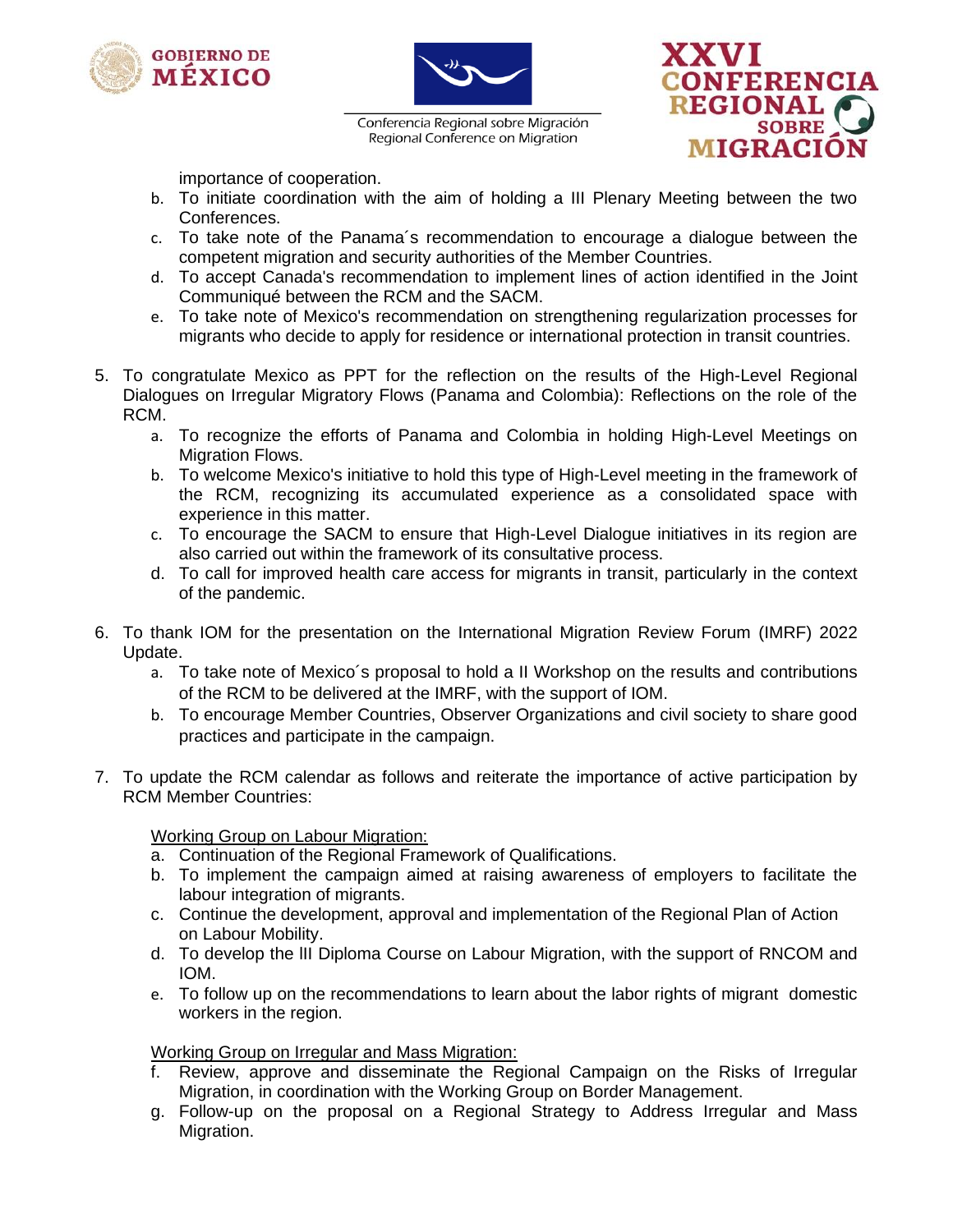





Working Group on Protection:

- h. Workshop on Reintegration, in México, with the support of IOM.
- i. Workshops on implementation of the "Operational Guide for Applying the Best Interest of Child in Contexts of Human Mobility", with the support of IOM, ILO, UNHCR and UNICEF.
- j. To Implement a permanent Exchange Mechanism between the RCM and the Comprehensive Regional Protection and Solutions Framework (MIRPS, Spanish acronym)
- k. IV Regional Congress on Women in Migration Contexts, to be held in El Salvador with the support of the IOM.
- l. Workshop on Migration and Health, to be held in Costa Rica, with the support of Canada, the United States, Costa Rica and IOM.
- m. III Diploma Course on Boys, Girls and Adolescents and Migration, with support from RNCOM.
- n. II Workshop on Search Mechanisms for the Search for Missing Migrants, with support from RNCOM, IOM and ICRC.

Working Group on Border Management:

- o. Technical Exchange on migrant smuggling, with the support of IOM and UNODC.
- p. Bilateral and trilateral meetings between Member Countries on Border Management issues.
	- i. Timely exchange of information on intelligence and best practices.
	- ii. Refugee status, asylum and forms of protection for migrants in vulnerable situations in transit and destination countries.
	- iii. Other areas according to the needs of the countries

Organize the first meeting between Mexico, Costa Rica and Panama.

- q. Review, approve and disseminate the regional dissemination campaign on the risks of irregular migration, receiving in conjunction with the Working Group on Irregular and Mass Migration.
- r. II Online Course on Trafficking in persons, given by the National Autonomous University of Mexico (UNAM).

## RCM Structural Meetings:

- s. Meeting of the Regional Consultation Group on Migration (RCGM).
- t. XXVII Vice-Ministerial Meeting
- u. III Plenary Meeting between the RCM SACM
	- i. It is recommended that the lines of action identified in the Joint Communiqué made during the II Plenary Meeting as a basis for coordinating the next meeting between the two conferences.
- v. II Meeting on Good Practices in the revision of the Global Compact for Safe, Orderly and Regular migration, in Mexico.
- w. Meeting of the International Migration Review Forum (IMRF)
- 8. To recommend approval of the following documents:
	- a. Updated the Regional Guidelines for the Preliminary Identification and Referral Mechanisms for Migrant Populations in Vulnerable Situations.
	- b. Operational Guide for the Determination of the Best Interests of the Child in Contexts of Human Mobility.